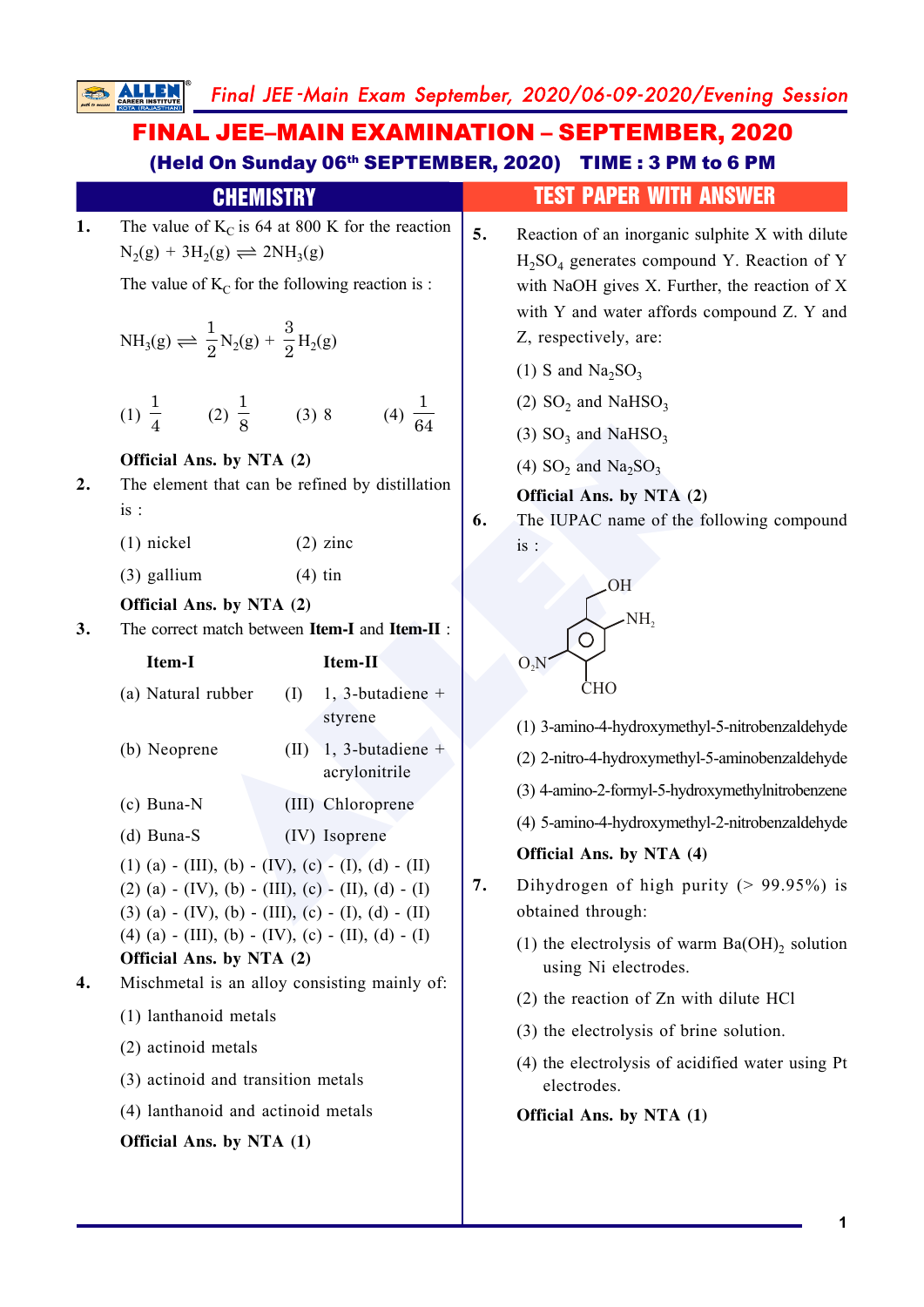| 8.  | Match the following:     |                                                                                                   |  | 12.                                                                                          | For a d <sup>4</sup> metal ion in an octahedral i |                                                                                         |                                     |
|-----|--------------------------|---------------------------------------------------------------------------------------------------|--|----------------------------------------------------------------------------------------------|---------------------------------------------------|-----------------------------------------------------------------------------------------|-------------------------------------|
|     |                          | <b>Test/Method</b>                                                                                |  | Reagent                                                                                      |                                                   | electronic configuration is:                                                            |                                     |
|     | $\Omega$                 | Lucas Test                                                                                        |  | (a) $C_6H_5SO_2Cl$ aq. KOH                                                                   |                                                   | (1) $t_{2g}^4 e_g^0$ when $\Delta_0 < P$                                                |                                     |
|     | (ii)                     | Dumas method                                                                                      |  | (b) $HNO3/AgNO3$                                                                             |                                                   |                                                                                         |                                     |
|     |                          | (iii) Kjeldahl's method                                                                           |  | (c) $CuO/CO2$                                                                                |                                                   | (2) $e_{g}^{2}t_{2g}^{2}$ when $\Delta_0 < P$                                           |                                     |
|     |                          | (iv) Hinsberg Test                                                                                |  | (d) Conc. HCl and $ZnCl2$                                                                    |                                                   | (3) $t_{2g}^3 e_g^1$ when $\Delta_0 < P$                                                |                                     |
|     |                          |                                                                                                   |  | (e) $H_2SO_4$                                                                                |                                                   |                                                                                         |                                     |
|     |                          | $(1)$ (i)-(d), (ii)-(c), (iii)-(e), (iv)-(a)                                                      |  |                                                                                              |                                                   | (4) $t_{2g}^3 e_g^1$ when $\Delta_0 > P$                                                |                                     |
|     |                          | $(2)$ (i)-(b), (ii)-(d), (iii)-(e), (iv)-(a)                                                      |  |                                                                                              |                                                   | Official Ans. by NTA (3)                                                                |                                     |
|     |                          | (3) (i)-(d), (ii)-(c), (iii)-(b), (iv)-(e)                                                        |  |                                                                                              | 13.                                               | Which of the following comp<br>prepared in good yield by Gabri                          |                                     |
|     |                          | $(4)$ (i)-(b), (ii)-(a), (iii)-(c), (iv)-(d)                                                      |  |                                                                                              |                                                   | synthesis?                                                                              |                                     |
|     |                          | Official Ans. by NTA (1)                                                                          |  |                                                                                              |                                                   |                                                                                         |                                     |
| 9.  |                          |                                                                                                   |  | The reaction of NO with $N_2O_4$ at 250 K gives :                                            |                                                   | CH <sub>2</sub> NH <sub>2</sub>                                                         |                                     |
|     |                          | $(1)$ N <sub>2</sub> O <sub>5</sub>                                                               |  | (2) NO <sub>2</sub>                                                                          |                                                   | (1)                                                                                     |                                     |
|     |                          | (3) N <sub>2</sub> O                                                                              |  | $(4)$ N <sub>2</sub> O <sub>3</sub>                                                          |                                                   |                                                                                         |                                     |
|     | Official Ans. by NTA (4) |                                                                                                   |  |                                                                                              |                                                   |                                                                                         |                                     |
| 10. | For the given cell;      |                                                                                                   |  |                                                                                              |                                                   | $CH_2$ -C-NH <sub>2</sub> (4) CH <sub>2</sub>                                           |                                     |
|     |                          | $Cu(s)$  Cu <sup>2+</sup> (C <sub>1</sub> M)  Cu <sup>2+</sup> (C <sub>2</sub> M) Cu(s) change in |  |                                                                                              |                                                   | (3)                                                                                     |                                     |
|     |                          | Gibbs energy $(\Delta G)$ is negative, if :                                                       |  |                                                                                              |                                                   |                                                                                         |                                     |
|     |                          | (1) $C_1 = 2C_2$                                                                                  |  | (2) $C_2 = \frac{C1}{\sqrt{2}}$                                                              | 14.                                               | Official Ans. by NTA (1)<br>The correct match between It<br>material) and Item-II (reag |                                     |
|     |                          | (3) $C_1 = C_2$                                                                                   |  | (4) $C_2 = \sqrt{2}C_1$                                                                      |                                                   | preparation of benzaldehyde is                                                          |                                     |
|     |                          | Official Ans. by NTA (4)                                                                          |  |                                                                                              |                                                   | Item-I                                                                                  | Item-Il                             |
| 11. |                          |                                                                                                   |  | A crystal is made up of metal ions $M_1$ and $M_2$                                           |                                                   | $(I)$ Benzene                                                                           | $(P)$ HCl an                        |
|     |                          |                                                                                                   |  | and oxide ions. Oxide ions form a ccp lattice<br>structure. The cation $M_1$ occupies 50% of |                                                   | (II) Benzonitrile                                                                       | $(Q)$ H <sub>2</sub> , Pd<br>and qu |

# (4)  $C_2 = \sqrt{2}C_1$

#### **Official Ans. by NTA (4)**

**11.** A crystal is made up of metal ions ' $M_1$ ' ana ' $M_2$ ' and oxide ions. Oxide ions form a ccp lattice structure. The cation ' $M_1$ ' occupies 50% of octahedral voids and the cation 'M 2 ' occupies 12.5% of tetrahedral voids of oxide lattice. The oxidation numbers of ' $M_1$ ' and ' $M_2$ ' are, respectively :

| $(2) +3, +1$<br>$(1) +2, +4$ |
|------------------------------|
|------------------------------|

 $(3) +1, +3$  (4) +4, +2

**Official Ans. by NTA (1)**

**12.** For a d <sup>4</sup> metal ion in an octahedral field, the correct electronic configuration is :

(1) 
$$
t_{2g}^4 e_g^0
$$
 when  $\Delta_0 < P$ 

(2) 
$$
e_g^2 t_{2g}^2
$$
 when  $\Delta_0 < P$ 

(3) 
$$
t_{2g}^3 e_g^1
$$
 when  $\Delta_0 < P$ 

## **Official Ans. by NTA (3)**

**13.** Which of the following compounds can be prepared in good yield by Gabriel phthalimide synthesis?



### **Official Ans. by NTA (1)**

**14.** The correct match between **Item-I** (starting material) and **Item-II** (reagent) for the preparation of benzaldehyde is :

| Item-I            | Item-II                                         |
|-------------------|-------------------------------------------------|
| $(I)$ Benzene     | (P) HCl and $SnCl2, H3O+$                       |
| (II) Benzonitrile | $(Q)$ H <sub>2</sub> , Pd-BaSO <sub>4</sub> , S |
|                   | and quinoline                                   |

(III) Benzoyl Chloride (R) CO, HCl and  $AICI_3$ 

(1) (I)-(Q), (II)-(R) and (III)-(P)

(2) (I)-(R), (II)-(Q) and (III)-(P)

(3) (I)-(R), (II)-(P) and (III)-(Q)

(4) (I)-(P), (II)-(Q) and (III)-(R)

**Official Ans. by NTA (3)**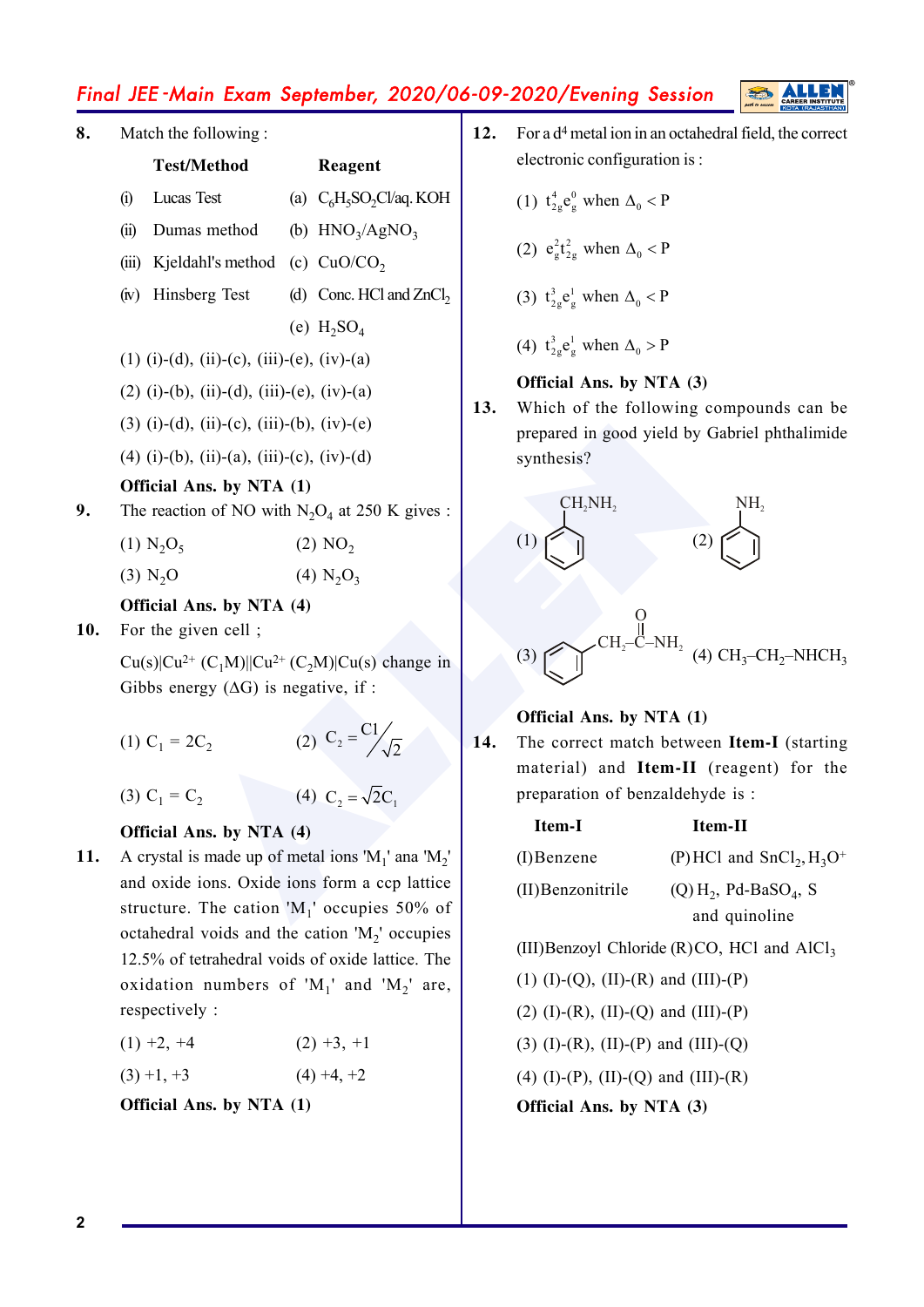- **15.** The average molar mass of chlorine is 35.5 g mol <sup>1</sup>. The ratio of  $35Cl$  to  $37Cl$  in naturally occurring chlorine is close to :
	- $(1)$  4 : 1
	- $(2) 1 : 1$
	- $(3) 2 : 1$
	- $(4) 3 : 1$

#### **Official Ans. by NTA (4)**

- **16.** Which one of the following statements not true ?
	- (1) Lactose contains  $\alpha$ -glycosidic linkage between  $C_1$  of galactose and  $C_4$  of glucose.
	- (2) Lactose  $(C_{11}H_{22}O_{11})$  is a disaccharide and it contains 8 hydroxyl groups.
	- (3) On acid hydrolysis, lactose gives one molecule of  $D(+)$ -glucose and one molecule of  $D(+)$ galactose.
	- (4) Lactose is a reducing sugar and it gives Fehling's test.

#### **Official Ans. by NTA (1)**

- 2) e (C<sub>11</sub>H<sub>22</sub>O<sub>11</sub>) is a disaccharide and it<br>
(A) the slope changes from positive glactose and C<sub>4</sub> of glucose.<br>
(C<sub>11</sub>H<sub>22</sub>O<sub>11</sub>) is a disaccharide and it<br>
Hydrolysis, lactose gives one molecule<br>
+)-glucose and one mo **17.** A set of solutions is prepared using 180 g of water as a solvent and 10 g of different non-volatile solutes A, B and C. The relative lowering of vapour pressure in the presence of these solutes are in the order [Given, molar mass of A = 100 g mol<sup>-1</sup>; B = 200 g mol<sup>-1</sup>;  $C = 10,000$  g mol<sup>-1</sup>]
	- $(1)$  A > B > C
	- $(2) A > C > B$
	- (3)  $C > B > A$
	- (4)  $B > C > A$

**Official Ans. by NTA (1)**

**18.** For a reaction,

 $4M(s) + nO_2(g) \rightarrow 2M_2O_n(s)$ ,

the free energy change is plotted as a function of temperature. The temperature below which the oxide is stable could be inferred from the plot as the point at which :

- (1) the slope changes from positive to zero
- (2) the free energy change shows a change from negative to positive value
- (3) the slope changes from negative to positive
- (4) the slope changes from positive to negative

#### **Official Ans. by NTA (2)**

**19.** Match the following compounds (Column-I) with their uses (Column-II) :

| S.No. | $Column-I$               | S.No. | $Column - II$    |
|-------|--------------------------|-------|------------------|
| (1)   | $Ca(OH)$ ,               | (A)   | casts of statues |
| (II)  | <b>NaCl</b>              | (B)   | white wash       |
| (III) | $CaSO_4.\frac{1}{2}H_2O$ | (C)   | antacid          |
| (IV)  | CaCO <sub>3</sub>        | (D)   | washing soda     |
|       |                          |       | preparation      |

- (1) (I)-(D), (II)-(A), (III)-(C), (IV)-(B)
- $(2)$  (I)-(B), (II)-(C), (III)-(D), (IV)-(A)

(3) (I)-(C), (II)-(D), (III)-(B), (IV)-(A)

(4) (I)-(B), (II)-(D), (III)-(A), (IV)-(C)

**Official Ans. by NTA (4)**

**20.** The increasing order of the boiling points of the major products A, B and C of the following reactions will be :

(a) 
$$
\longrightarrow
$$
 + HBr <sup>(C<sub>e</sub>H<sub>s</sub>CO)<sub>2</sub></sup>  $\longrightarrow$  A

(b) 
$$
\rightarrow
$$
 + HBr  $\rightarrow$  B

(c) 
$$
\overline{\phantom{a}} + \text{HBr} \longrightarrow C
$$

(1)  $C < A < B$  (2)  $B < C < A$ (3)  $A < B < C$  (4)  $A < C < B$ 

**Official Ans. by NTA (69)**